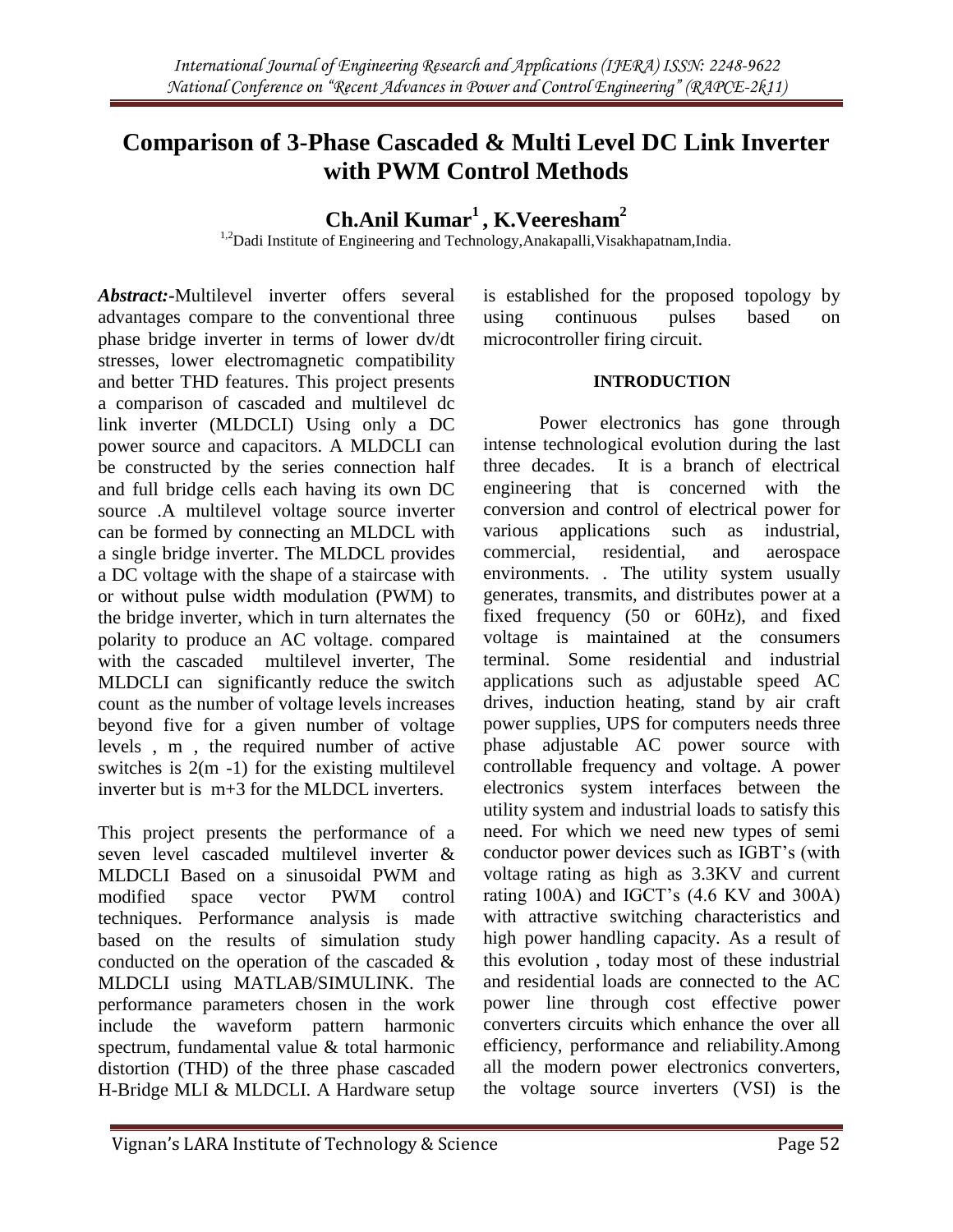simplest and most widely used device with power ratings ranging from fractions of kilowatt to megawatt level. It converts fixed DC voltage to AC voltage with controllable frequency and magnitude.

#### **MULTILEVEL INVERTERS**

This passage has the aim to introduce to the general principle of multilevel behavior. The leg of a 2-level converter is represented in Figure 1(a) in which the semiconductor switches have been substituted with an ideal switch. The voltage output can assume only two values: 0 or E . Considering Figure.1(b), the voltage output of a 3-level inverter leg can assume three values: 0 , E or 2E . In Figure 1(c) a generalized m-level inverter leg is presented. Even in this circuit, the semiconductor switches have been substituted with an ideal switch which can provide n different voltage levels to the output. In this short explanation some simplifications have been introduced. In particular, it is considered that the DC voltage sources have the same value and are series connected. In practice there are no such limits, then the voltage levels can be different.This introduces a further possibility which can beuseful in multiphase inverters, as it will be shown in the following.

 A three-phase inverter composed by mlevel legs will be considered for the analysis. Obviously the number of phase-to-neutral voltage output levels is m. The number k of the line-to-line voltage levels is given by

$$
K=2m-1
$$

Considering a star connected load, the number *p* of phase voltage levels is given by.

$$
P=2k-1
$$

For example, considering a 5-level inverter leg, it is possible to obtain 9 line-to-line voltage level (4 negative levels, 4 positive levels and 0)



and 17 phase voltage levels.

## **Fig.1:-** Multilevel concept for **(a)** two level **(b)** three level and **(c)** m- level

Higher the number of levels gives better quality of output voltage which is generated by a greater number of steps with a better approximation of a sinusoidal wave. So, increasing the number of levels gives a benefit to the harmonic distortion of the generated voltage, but a more complex control system is required, when compared to the 2-level inverter.





Figure 2 illustrates an example multilevel waveform. Using multiple levels the multilevel inverter can yield operating characteristics such as high voltages, high power levels, and high efficiency without use of transformers. The multilevel inverter combines individual DC sources at specified times to yield a sinusoidal resemblance; by using more steps to synthesize the sinusoidal waveform, the waveform approaches the desired sinusoid and the total harmonic distortion approaches zero.

#### **COMPARISON OF MULTILEVEL INVERTERS**

 Table compares the power component requirements per phase leg among the three multilevel voltage source inverter mentioned above. Table shows that the number of main switches and main diodes, needed by the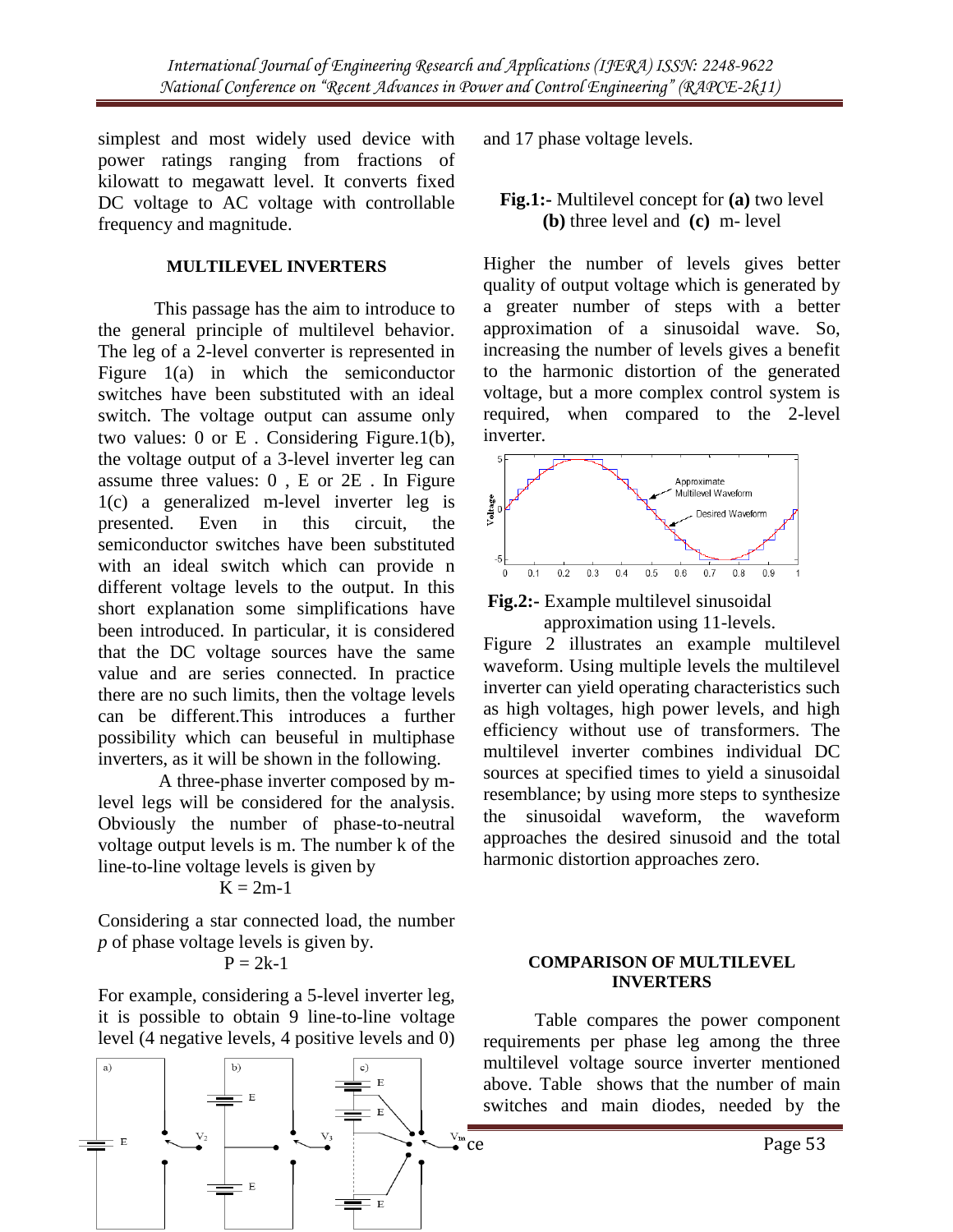inverters to achieve the same number of voltage levels, is the same. Clamping diodes do not need in flying-capacitor and cascadedinverter configuration, while balancing capacitors do not need in diode-clamped and cascaded-inverter configuration. Implicitly, the multilevel converter using cascaded-inverters requires the least number of components.

 Another advantage of cascaded-inverter is circuit layout flexibility. Modularized circuit layout and packaging is possible because each level has the same structure, and there are no extra clamping diodes or voltage balancing capacitors. The number of output voltage levels can be easily adjusted by adding or removing the full-bridge cells.

| Conve<br>rter<br><b>Type</b>           | <b>Diode</b><br>clamped | <b>Flying</b><br>capacitor | Cascaded<br><b>Inverter</b> | <b>MLDCLI</b> |  |  |
|----------------------------------------|-------------------------|----------------------------|-----------------------------|---------------|--|--|
| Main                                   |                         |                            |                             |               |  |  |
| <b>Switch</b><br>ing<br>devices        | $(m-1)*2$               | $(m-1)*2$                  | $(m-1)*2$                   | $m+3$         |  |  |
| Main<br>diodes                         | $(m-1)*2$               | $(m-1)*2$                  | $(m-1)*2$                   | $m+3$         |  |  |
| <b>Clamp</b><br>ing<br>diodes          | $(m-1)*$<br>$(m-2)$     | 0                          | $\theta$                    | 0             |  |  |
| Dc bus<br>capacit<br>ors               | $(m-1)$                 | $(m-1)$                    | $(m-1)/2$                   | $(m-1)/2$     |  |  |
| <b>Balanc</b><br>ing<br>capacit<br>ors | $\Omega$                | $(m-1)*$<br>$(m-2)/2$      | 0                           | $\Omega$      |  |  |

#### **THREE PHASE SEVEN LEVEL CASCADED INVERTER.**



Fig 3:- Configuration of 3-phase cascaded 7 level H-bridge multilevel inverter



Fig.4:- output wave form of 7 level cascaded inverter

 In the case of seven level cascaded the ac output voltage at each level can be obtained in the same as in normal 2 level manner. The AC terminal voltages of different level inverters are connected in series. By different Combinations of the six switchesS1,S4,S5,S8,S9,and S12 each inverter level can generate four different voltage outputs Vdc,2Vdc,3Vdc , and zero as shown in figure. The ac output of each of the different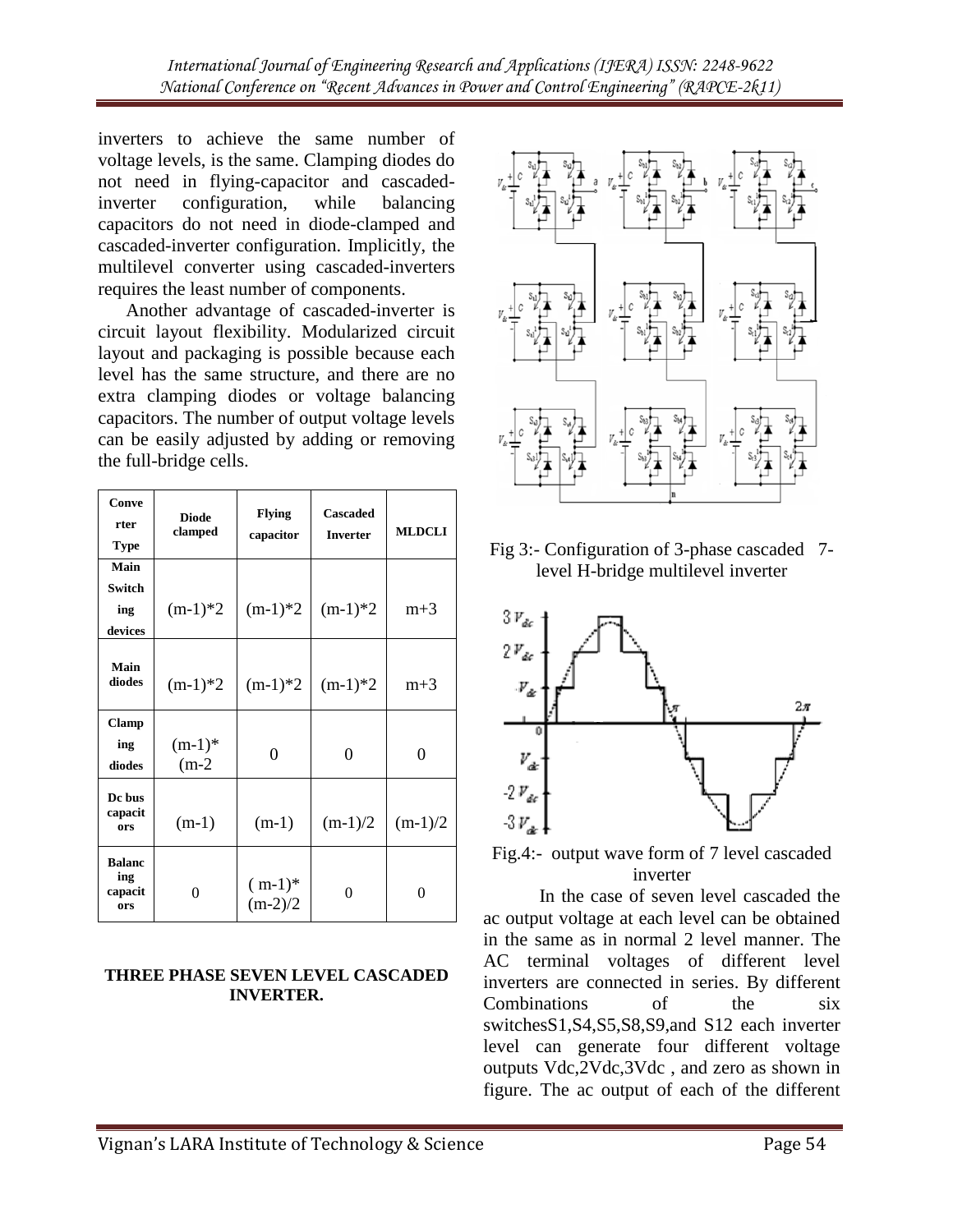level of full-bridge inverters are connected in series such that the synthesized voltage waveform is the sum of the inverter outputs.. In this topology, the number of output phase voltage levels is defined by  $m = 2s+1$ , where s is the number of dc sources.

The series structure allows a scalable, modularized circuit layout and packaging since each bridge has the same structure Requires the least number of components considering there are no extra clamping diodes or voltage balancing capacitors. Switching redundancy for inner voltage levels is possible because the phase voltage output is the sum of each bridge's output.

## Table: Switching sequence for single phase 7 level cascaded inverter

| O/P<br>voltage | S<br>1 | S<br>2       | S<br>$\overline{\mathbf{3}}$ | S<br>$\overline{\mathbf{4}}$ | S<br>5 | S<br>6         | S<br>7       | S<br>8   | S<br>9       | S<br>10        | S<br>11 | S<br>12        |
|----------------|--------|--------------|------------------------------|------------------------------|--------|----------------|--------------|----------|--------------|----------------|---------|----------------|
| <b>Ovdc</b>    | 1      | 0            | 1                            | 0                            | 1      | 0              | $\mathbf{1}$ | $\theta$ | $\mathbf{1}$ | $\overline{0}$ | 1       | $\overline{0}$ |
| 1vdc           | 1      | 0            | 0                            | 1                            | 0      | $\overline{0}$ | 1            | 1        | 0            | $\overline{0}$ | 1       | 1              |
| 2vdc           | 1      | 0            | $\Omega$                     | 1                            | 0      | 0              | 1            | 1        | 1            | $\overline{0}$ | 0       | 1              |
| 3vdc           | 1      | 0            | 0                            | 1                            | 1      | 0              | $\Omega$     | 1        | 1            | $\overline{0}$ | 0       | 1              |
| -1vdc          | 0      | 1            | 1                            | 0                            | 1      | 1              | 0            | $\theta$ | 1            | 1              | 0       | $\overline{0}$ |
| $-2$ vdc       | 0      | $\mathbf{1}$ | 1                            | 0                            | 0      | 1              | 1            | $\theta$ | 1            | 1              | 0       | $\overline{0}$ |
| -3vdc          | 0      | 1            | 1                            | 0                            | 0      | 1              | 1            | $\theta$ | 0            | 1              | 1       | $\overline{0}$ |

## MULTILEVEL DC LINK INVERTER TOPOLOGY



Fig 5: Multi level DC link Seven level inverter

The proposed single-phase seven-level MLDCL inverter involves various steps of operation. The configuration and the principle of operation of the proposed inverter is given Compared with the existing multi level inverters, the new MLDCL inverters can significantly reduce the switch count as well as the no of gate drivers as the no of voltage levels increases. For a given no of voltage levels m, the new inverter requires m+3 active switches, roughfly half of the no of switches, clamping diodes, and voltage-splitting capacitors in the diode clamped configuration or clamping capacitors in the flying capacitor configuration. Simulation and experimental results are included to verify the operating principle of the proposed MLDCL inverters.

**RESULTS**

| $-2$ vdc                                        | $\overline{0}$ | $\mathbf{1}$ | $\mathbf{1}$ | $\overline{0}$ | $\overline{0}$ | 1 |             | $\overline{0}$ |                | $\Omega$         | $\Omega$     |              | O/P            | S              |              |              |              |              |               |          |              |              |          |   |          |
|-------------------------------------------------|----------------|--------------|--------------|----------------|----------------|---|-------------|----------------|----------------|------------------|--------------|--------------|----------------|----------------|--------------|--------------|--------------|--------------|---------------|----------|--------------|--------------|----------|---|----------|
| $-3$ vdc                                        | $\overline{0}$ | $\mathbf{1}$ | 1            | $\overline{0}$ | $\overline{0}$ | 1 |             | $\mathbf{0}$   | $\overline{0}$ |                  | $\Omega$     |              | voltage        |                | S            | <sub>S</sub> | <sub>S</sub> | S            | S             | S        | S            | <sub>S</sub> | S        | S | S        |
|                                                 |                |              |              |                |                |   |             |                | 1              | $\boldsymbol{2}$ | $\mathbf{3}$ | 4            | 5              | 6 <sup>1</sup> | 7            | 8            | 9            | 10           | 11            | 12       |              |              |          |   |          |
|                                                 |                |              |              |                |                |   | <b>Ovdc</b> | $\mathbf 0$    | $\mathbf{0}$   | $\Omega$         | $\mathbf{0}$ | $\Omega$     | $\overline{0}$ | $\mathbf{0}$   | $\mathbf 0$  | $\Omega$     | $\Omega$     | 0            | $\Omega$      |          |              |              |          |   |          |
|                                                 |                |              |              |                |                |   | 1vdc        | $\mathbf{1}$   | $\Omega$       | $\Omega$         | 1            | $\Omega$     | 1              | 1              | $\Omega$     | $\Omega$     | $\mathbf{1}$ | $\mathbf{0}$ | $\Omega$      |          |              |              |          |   |          |
| <b>MULTILEVEL DC LINK INVERTER</b>              |                |              |              |                |                |   |             |                | 2vdc           | $\mathbf 0$      | $\mathbf{1}$ | $\mathbf{1}$ | $\mathbf 0$    | 1              | $\Omega$     | 1            | $\Omega$     | $\Omega$     | 1             | 1        | 1            |              |          |   |          |
| <b>TOPOLOGY</b>                                 |                |              |              |                |                |   |             | 3vdc           | $\mathbf{1}$   | $\Omega$         | $\mathbf{1}$ | $\mathbf{0}$ | 1              | $\Omega$       | $\mathbf{1}$ | $\Omega$     | $\Omega$     | 1            | 0             | 1        |              |              |          |   |          |
|                                                 |                |              |              |                |                |   |             |                |                |                  |              |              | $-1$ vdc       | $\mathbf{1}$   | $\Omega$     | $\Omega$     | 1            | $\Omega$     | $\mathbf{1}$  | $\Omega$ | $\mathbf{1}$ | $\mathbf{1}$ | $\Omega$ | 0 | $\Omega$ |
| Vignan's LARA Institute of Technology & Science |                |              |              |                |                |   |             | $-2$ vdc       | $\mathbf 0$    | $\mathbf{1}$     | $\mathbf{1}$ | $\Omega$     | $\mathbf{1}$   | 0              | $\Omega$     | $\mathbf{1}$ | $\mathbf{1}$ |              | $p_{age}$ \$5 | 1        |              |              |          |   |          |
|                                                 |                |              |              |                |                |   | $-3$ vdc    | 1              | $\Omega$       | $\mathbf{1}$     | $\mathbf{0}$ | 1            | $\Omega$       | $\Omega$       | $\mathbf{1}$ | 1            | $\Omega$     | 0            | 1             |          |              |              |          |   |          |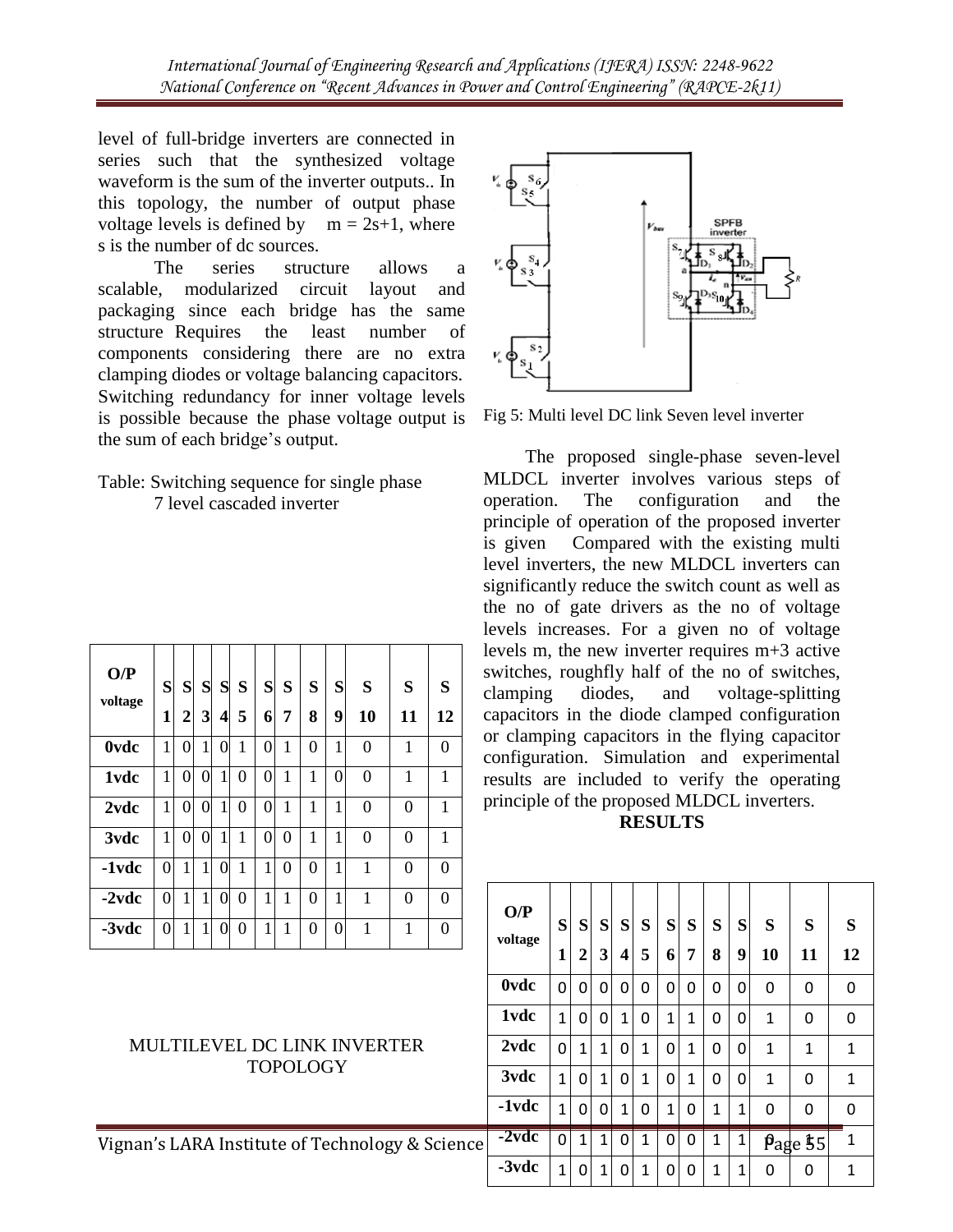

Fig 6: Comparison between cascaded and multilevel dc-link inverter.

From the previous discussions, it is demonstrated that the proposed MLDCL inverters can significantly reduce the component count. compared with their existing counter parts for a given number of output voltage levels **m** . It can be seen that roughly half the number of the components can be eliminated as **m** increases.



Fi**g7:-** line voltage of seven level Cascaded Multi Level Inverter (SPWM)



**Fig8:-** line voltage of seven level Cascaded Multi Level Inverter (SVPWM)



Fi**g9:-** line voltage of seven level Multi Level DC Link Inverter (SPWM)



Fig10**:-** line voltage of seven level Multi Level DC Link Inverter (SVPWM)

Table: Comparison of 3-phase cascaded seven level Inverter and multi level DC link seven

| <b>PWM</b>   |       | <b>Cascaded 7LI</b> | <b>Multilevel DCL</b><br>7L J |            |  |  |  |  |
|--------------|-------|---------------------|-------------------------------|------------|--|--|--|--|
|              |       | THD<br>$(\%)$       |                               | THD<br>(%) |  |  |  |  |
| <b>SPWM</b>  | 254.5 | 254.5               | 254.5                         | 254.5      |  |  |  |  |
| <b>SVPWM</b> | 262.1 | 8.79                | 274.2                         | 6.84       |  |  |  |  |

level inverter.

## **CONCLUSION**

A summary of THD and fundamental output voltage for various multilevel inverter topologies with their control strategies are presented. i.e, 7-Level Cascaded inverter and 7 level D.C link inverters were simulated for SPWM and modified SVPWM with triangular carriers. And it is concluded that 7-level dc-link inverter with a modified SVPWM with triangular carriers has given good fundamental output voltage (274.2 V) with less THD (6.84%).